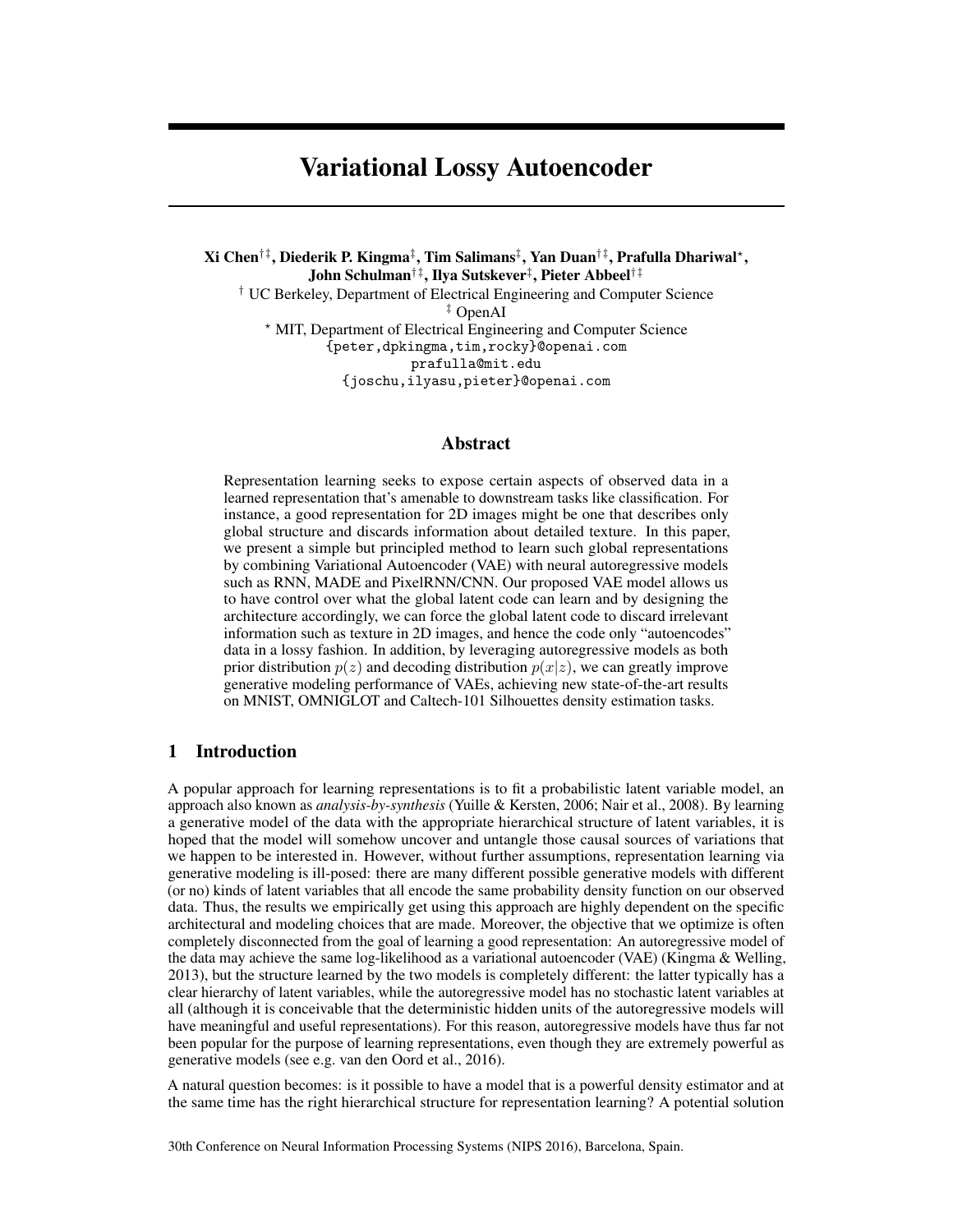would be to use a hybrid model that has both the latent variable structure of a VAE, as well as the powerful recurrence of an autoregressive model. However, earlier attempts at combining these two kinds of models have run into the problem that the autoregressive part of the model ends up explaining all structure in the data, while the latent variables are not used (Fabius  $\&$  van Amersfoort, [2014;](#page-4-2) [Chung et al.,](#page-4-3) [2015;](#page-4-3) [Bowman et al.,](#page-4-4) [2015;](#page-4-4) [Serban et al.,](#page-5-2) [2016;](#page-5-2) [Fraccaro et al.,](#page-4-5) [2016;](#page-4-5) [Xu &](#page-5-3) [Sun,](#page-5-3) [2016\)](#page-5-3). We analyze why this happens, and we propose a principled solution that avoids this problem. The model we propose performs well as a density estimator, as evidenced by state-of-the-art log-likelihood results on MNIST, OMNIGLOT and Caltech-101, and also has a structure that is uniquely suited for learning interesting global representations of data.

#### 2 VAEs do not Autoencode in General

VAE is frequently interpreted as a regularized autoencoder [\(Kingma & Welling,](#page-4-1) [2013;](#page-4-1) [Zhang et al.,](#page-5-4) [2016\)](#page-5-4), but the conditions under which it is guaranteed to autoencode (reconstruction being close to original datapoint) are not discussed. In this section, we discuss the often-neglected fact that VAEs do not always autoencode and give explicit reasons why previous attempts to apply VAE in sequence modeling found that the latent code is generally not used [\(Bowman et al.,](#page-4-4) [2015;](#page-4-4) [Serban et al.,](#page-5-2) [2016;](#page-5-2) [Fraccaro et al.,](#page-4-5) [2016\)](#page-4-5). The understanding of when VAE does autoencode will be an essential building piece for VLAE.

#### 2.1 Technical Background

Let x be observed variables, z latent variables and let  $p(x, z)$  be the parametric model of their joint distribution, called the *generative model* defined over the variables. Given a dataset  $X = \{x^1, ..., x^N\}$ we typically wish to perform maximum likelihood learning of its parameters, i.e., to maximize

$$
\log p(\mathbf{X}) = \sum_{i=1}^{N} \log p(\mathbf{x}^{(i)}),
$$
\n(1)

but in general this marginal likelihood is intractable to compute or differentiate directly for flexible generative models that have high-dimensional latent variables and flexible priors and likelihoods. A solution is to introduce  $q(\mathbf{z}|\mathbf{x})$ , a parametric *inference model* defined over the latent variables, and optimize the *variational lower bound* on the marginal log-likelihood of each observation x:

$$
\log p(\mathbf{x}) \ge \mathbb{E}_{q(\mathbf{z}|\mathbf{x})} [\log p(\mathbf{x}, \mathbf{z}) - \log q(\mathbf{z}|\mathbf{x})] = \mathcal{L}(\mathbf{x}; \theta)
$$
 (2)

where  $\theta$  indicates the parameters of p and q models.

There are various ways to optimize the lower bound  $\mathcal{L}(\mathbf{x}; \theta)$ ; for continuous z it can be done efficiently through a re-parameterization of  $q(\mathbf{z}|\mathbf{x})$  [\(Kingma & Welling,](#page-4-1) [2013;](#page-4-1) [Rezende et al.,](#page-5-5) [2014\)](#page-5-5).

This way of optimizing the variational lower bound with a parametric inference network and reparameterization of continuous latent variables is usually called VAE [\(Kingma & Welling,](#page-4-1) [2013\)](#page-4-1). The "autoencoding" terminology comes from the fact that the lower bound  $\mathcal{L}(\mathbf{x}; \theta)$  can be re-arranged:

$$
\mathcal{L}(\mathbf{x};\theta) = \mathbb{E}_{q(\mathbf{z}|\mathbf{x})} [\log p(\mathbf{x}, \mathbf{z}) - \log q(\mathbf{z}|\mathbf{x})]
$$
(3)

$$
= \mathbb{E}_{q(\mathbf{z}|\mathbf{x})} [\log p(\mathbf{x}|\mathbf{z})] - D_{KL}(q(\mathbf{z}|\mathbf{x})||p(\mathbf{z})) \tag{4}
$$

where the first term can be seen as the expectation of negative reconstruction error and the KL divergence term can be seen as a regularizer, which as a whole could be seen as a regularized autoencoder loss with  $q(\mathbf{z}|\mathbf{x})$  being the encoder and  $p(\mathbf{x}|\mathbf{z})$  being the decoder. In the context of 2D images modeling, the decoding distribution  $p(x|z)$  is usually chosen to be a simple factorized distribution, i.e.  $p(\mathbf{x}|\mathbf{z}) = \prod_i p(\mathbf{x}_i|\mathbf{z})$ , and this setup often yields a sharp decoding distribution  $p(x|z)$  that tends to reconstruct original datapoint x exactly.

#### <span id="page-1-0"></span>2.2 Bits-back Coding and Information preference

It's straightforward to see that having a more powerful  $p(x|z)$  will make VAE's marginal generative distribution  $p(\mathbf{x}) = \int_{\mathbf{z}} p(\mathbf{z})p(\mathbf{x}|\mathbf{z})d\mathbf{z}$  more expressive. This idea has been explored extensively in previous work applying VAE to sequence modeling [\(Fabius & van Amersfoort,](#page-4-2) [2014;](#page-4-2) [Chung](#page-4-3)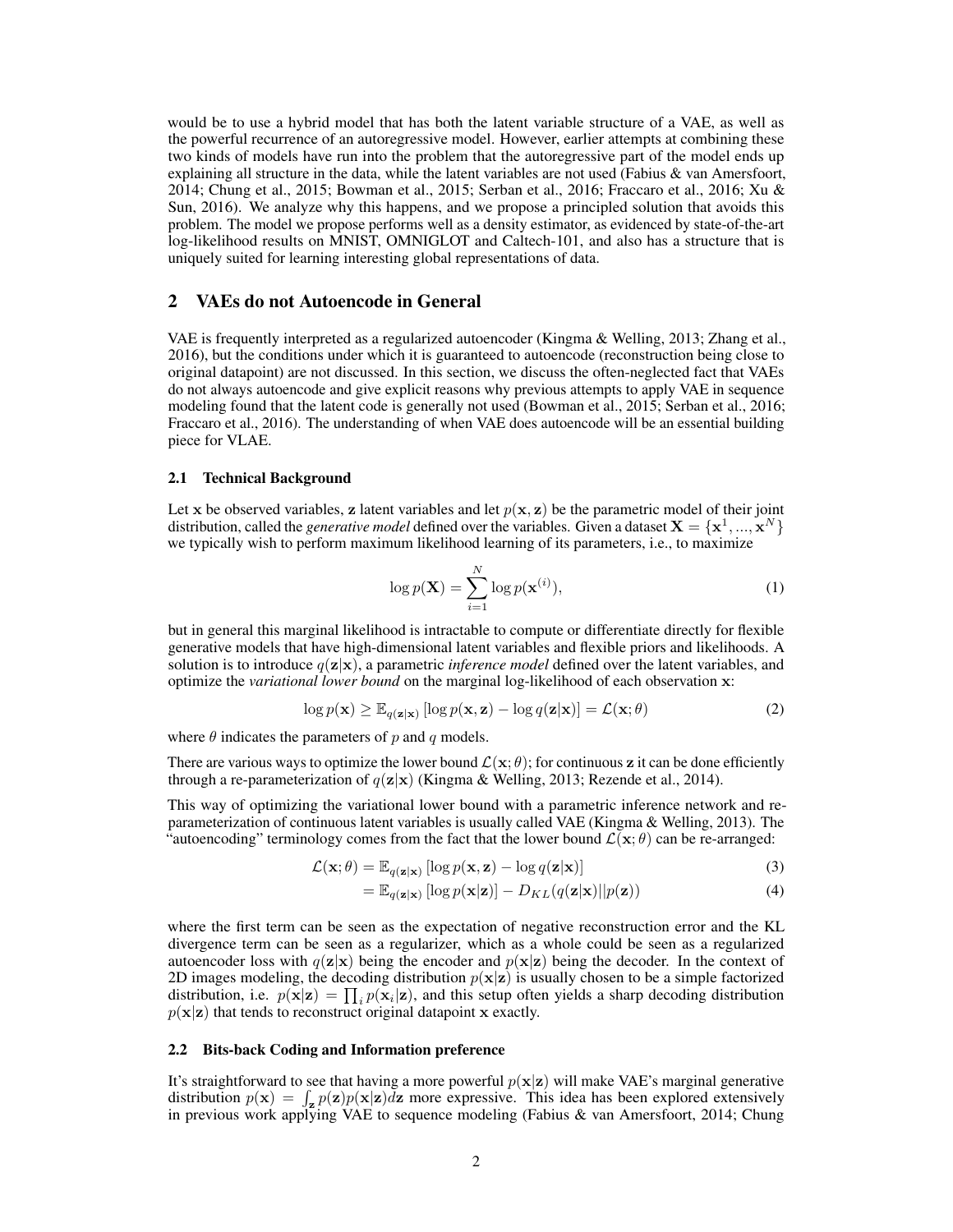[et al.,](#page-4-3) [2015;](#page-4-3) [Bowman et al.,](#page-4-4) [2015;](#page-4-4) [Serban et al.,](#page-5-2) [2016;](#page-5-2) [Fraccaro et al.,](#page-4-5) [2016;](#page-4-5) [Xu & Sun,](#page-5-3) [2016\)](#page-5-3), where the decoding distribution is a powerful RNN with autoregressive dependency, i.e.,  $p(\mathbf{x}|\mathbf{z}) =$  $\prod_i p(\mathbf{x}_i | \mathbf{z}, \mathbf{x}_{\le i})$ . Since RNNs are universal function approximators and any joint distribution over x admits an autoregressive factorization, the RNN autoregressive decoding distribution can in theory represent any probability distribution even without dependence on z.

However, previous attempts have found it hard to benefit from VAE when using an expressive decoding distribution  $p(x|z)$ . Indeed it's documented in detail by [Bowman et al.](#page-4-4) [\(2015\)](#page-4-4) that in most cases when an RNN autoregressive decoding distribution is used, the latent code z is completely ignored and the model regresses to be a standard unconditional RNN autoregressive distribution that doesn't depend on the latent code. This phenomenon is commonly attributed to "optimization challenges" of VAE in the literature [\(Bowman et al.,](#page-4-4) [2015;](#page-4-4) [Serban et al.,](#page-5-2) [2016;](#page-5-2) [Kaae Sønderby et al.,](#page-4-6) [2016\)](#page-4-6) because early in the training the approximate posterior  $q(\mathbf{z}|\mathbf{x})$  carries little information about datapoint x and hence it's easy for the model to just set the approximate posterior to be the prior to avoid paying any regularization cost  $D_{KL}(q(\mathbf{z}|\mathbf{x})||p(\mathbf{z})).$ 

Here we present a simple but often-neglected observation that this phenomenon arises not just due to optimization challenges and instead even if we can solve the optimization problems exactly, the latent code should still be ignored at optimum for most practical instances of VAE that have intractable true posterior distributions and sufficiently powerful decoders. It is easiest to understand this observation from a Bits-Back Coding perspective of VAE.

It is well-known that Bits-Back Coding is an information-theoretic view of Variational Inference [\(Hinton & Van Camp,](#page-4-7) [1993;](#page-4-7) [Honkela & Valpola,](#page-4-8) [2004\)](#page-4-8) and specific links have been established between Bits-Back Coding and the Helmholtz Machine/VAE [\(Hinton & Zemel,](#page-4-9) [1994;](#page-4-9) [Gregor et al.,](#page-4-10) [2013\)](#page-4-10). Here we briefly relate VAE to Bits-Back Coding for self-containedness:

First recall that the goal of designing an efficient coding protocol is to minimize the expected code length of communicating x. To explain Bits-Back Coding, let's first consider a more naive coding scheme. VAE can be seen as a way to encode data in a two-part code:  $p(z)$  and  $p(x|z)$ , where z can be seen as the essence/structure of a datum and is encoded first and then the modeling error (deviation from z's structure) is encoded next. The expected code length under this naive coding scheme for a given data distribution is hence:

$$
C_{\text{naive}}(\mathbf{x}) = \mathbb{E}_{\mathbf{x} \sim \text{data}, \mathbf{z} \sim q(\mathbf{z}|\mathbf{x})} \left[ -\log p(\mathbf{z}) - \log p(\mathbf{x}|\mathbf{z}) \right] \tag{5}
$$

This coding scheme is, however, inefficient. Bits-Back Coding improves on it by noticing that the encoder distribution  $q(\mathbf{z}|\mathbf{x})$  can be used to transmit additional information, up to  $H(q(\mathbf{z}|\mathbf{x}))$  expected nats, as long as the receiver also has access to  $q(\mathbf{z}|\mathbf{x})$ . The decoding scheme works as follows: a receiver first decodes z from  $p(z)$ , then decodes x from  $p(x|z)$  and, by running the same approximate posterior that the sender is using, decodes a secondary message from  $q(\mathbf{z}|\mathbf{x})$ . Hence, to properly measure the code length of VAE's two-part code, we need to subtract the extra information from  $q(z|x)$ . Using Bit-Back Coding, the expected code length equates to the negative variational lower bound or the so-called Helmholtz variational free energy, which means minimizing code length is equivalent to maximizing the variational lower bound:

$$
\mathcal{C}_{\text{BitsBack}}(\mathbf{x}) = \mathbb{E}_{\mathbf{x} \sim \text{data}, \mathbf{z} \sim q(\mathbf{z}|\mathbf{x})} [\log q(\mathbf{z}|\mathbf{x}) - \log p(\mathbf{z}) - \log p(\mathbf{x}|\mathbf{z})] \tag{6}
$$

$$
= \mathbb{E}_{\mathbf{x} \sim \text{data}} \left[ -\mathcal{L}(\mathbf{x}) \right] \tag{7}
$$

Casting the problem of optimizing VAE into designing an efficient coding scheme easily allows us to reason *when* the latent code z will be used: *the latent code* z *will be used when the two-part code is an efficient code*. Recalling that the lower-bound of expected code length for data is given by the Shannon entropy of data generation distribution:  $\mathcal{H}(\text{data}) = \mathbb{E}_{x \sim \text{data}} [-\log p_{\text{data}}(x)]$ , we can analyze VAE's coding efficiency:

$$
\mathcal{C}_{\text{BitsBack}}(\mathbf{x}) = \mathbb{E}_{\mathbf{z} \sim q(\mathbf{z}|\mathbf{x})} [\log q(\mathbf{z}|\mathbf{x}) - \log p(\mathbf{z}) - \log p(\mathbf{x}|\mathbf{z})] \tag{8}
$$

$$
= \mathbb{E}_{\mathbf{x} \sim \text{data}} \left[ -\log p(\mathbf{x}) + D_{KL}(q(\mathbf{z}|\mathbf{x})||p(\mathbf{z}|\mathbf{x})) \right]
$$
(9)

$$
\geq \mathbb{E}_{\mathbf{x} \sim \text{data}}\left[-\log p_{\text{data}}(\mathbf{x}) + D_{KL}(q(\mathbf{z}|\mathbf{x})||p(\mathbf{z}|\mathbf{x}))\right]
$$
(10)

$$
= \mathcal{H}(\text{data}) + \mathbb{E}_{\mathbf{x} \sim \text{data}} \left[ D_{KL}(q(\mathbf{z}|\mathbf{x}) || p(\mathbf{z}|\mathbf{x})) \right]
$$
(11)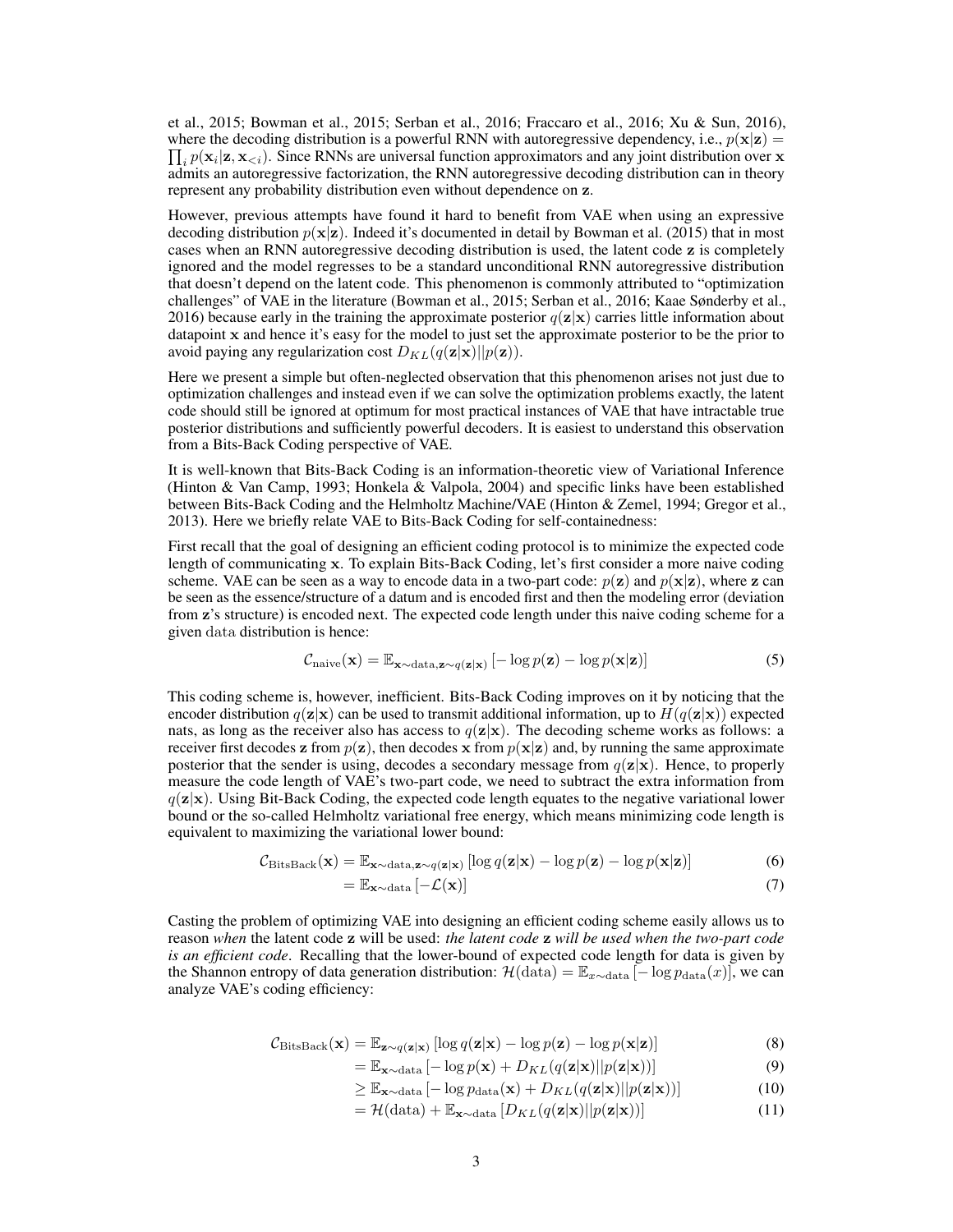Since Kullback Leibler divergence is always non-negative, we know that using the two-part code derived from VAE suffers at least an extra code length of  $D_{KL}(q(\mathbf{z}|\mathbf{x})||p(\mathbf{z}|\mathbf{x}))$  nats for using a posterior that's not precise. Many previous works in Variational Inference have designed flexible approximate posteriors to better approximate true posterior [\(Salimans et al.,](#page-5-6) [2014;](#page-5-6) Rezende  $\&$ [Mohamed,](#page-4-11) [2015;](#page-4-11) [Tran et al.,](#page-5-7) [2015;](#page-5-7) [Kingma et al.,](#page-4-12) [2016\)](#page-4-12). Improved posterior approximations have shown to be effective in improving variational inference but none of the existing methods are able to completely close the gap between approximate posterior and true posterior. This leads us to believe that for most practical models, at least in the near future, the extra coding cost  $D_{KL}(q(\mathbf{z}|\mathbf{x})||p(\mathbf{z}|\mathbf{x}))$ will exist and will not be negligible.

Once we understand the inefficiency of the Bits-Back Coding mechanism, it's simple to realize why sometimes the latent code z is not used: if the  $p(x|z)$  could model  $p_{data}(x)$  without using information from z, then it will not use z, in which case the true posterior  $p(z|x)$  is simply the prior  $p(z)$  and it's usually easy to set  $q(\mathbf{z}|\mathbf{x})$  to be  $p(\mathbf{z})$  to avoid incurring an extra cost  $D_{KL}(q(\mathbf{z}|\mathbf{x})||p(\mathbf{z}|\mathbf{x}))$ . And it's exactly the case when a powerful decoding distribution is used like an RNN autoregressive distribution, which given enough capacity is able to model arbitrarily complex distributions. Hence there exists a preference of information when a VAE is optimized: *information that can be modeled locally by decoding distribution* p(x|z) *without access to* z *will be encoded locally and only the remainder will be encoded in* z.

We note that one common way to encourage putting information into the code is to use a factorized decoder  $p(\mathbf{x}|\mathbf{z}) = \prod_i p(\mathbf{x}_i|\mathbf{z})$  but so long as there is one dimension  $\mathbf{x}_j$  that's independent of all other dimensions for true data distribution,  $p_{data}(\mathbf{x}) = p_{data}(\mathbf{x}_j) p_{data}(\mathbf{x}_{\neq j})$ , then the latent code doesn't contain all the information about x since at least  $x_j$  will be modeled locally by factorized  $p(x|z)$ . This kind of independence structure rarely exists in images so common VAEs that have factorized decoder autoencode almost exactly. Other techniques to encourage the usage of the latent code include annealing the relative weight of of  $D_{KL}(q(\mathbf{z}|\mathbf{x})||p(\mathbf{z}))$  in the variational lower bound [\(Bowman et al.,](#page-4-4) [2015;](#page-4-4) [Kaae Sønderby et al.,](#page-4-6) [2016\)](#page-4-6) or the use of *free bits* [\(Kingma et al.,](#page-4-12) [2016\)](#page-4-12), which can serve the dual purpose of smoothing the optimization landscape and canceling out part of the Bits-Back Code inefficiency  $D_{KL}(q(\mathbf{z}|\mathbf{x})||p(\mathbf{z}|\mathbf{x})).$ 

### 3 Variational Lossy Autoencoder

Even though the information preference property of VAE might suggest that one should always use the full autoregressive models to achieve a better code length/log-likelihood, especially when slow data generation is not a concern, we argue that this information preference property can be exploited to turn the VAE into a powerful representation learning method that gives us fine-grained control over the kind of information that gets included in the learned representation.

When we try to learn a lossy compression/representation of data, we can simply construct a decoding distribution that's capable of modeling the part of information that we don't want the lossy representation to capture, but, critically, that's incapable of modelling the information that we do want the lossy representation to capture.

For instance, if we are interested in learning a global representation for 2D images that doesn't encode information about detailed texture, we can construct a specific factorization of the autoregressive distribution such that it has a small local receptive field as decoding distribution, e.g.,  $p_{\text{local}}(\mathbf{x}|\mathbf{z}) = \prod_i p(\mathbf{x}_i|\mathbf{z}, \mathbf{x}_{\text{WindowAround}(i)})$ . Notice that, as long as  $\mathbf{x}_{\text{WindowAround}(i)}$  is smaller than  $\mathbf{x}_{\leq i}$ ,  $p_{\text{local}}(\mathbf{x}|\mathbf{z})$  won't be able to represent arbitrarily complex distribution over x without dependence on z since the receptive field is limited such that not all distributions over x admit such factorizations. In particular, the receptive field window can be a small rectangle adjacent to a pixel  $x_i$  and in this case long-range dependency will be encoded in the latent code z. On the other hand, if the true data distribution admits such factorization for a given datum  $x$  and dimension i, i.e.  $p_{data}(\mathbf{x}_i|\mathbf{x}_{\text{WindowAround}(i)}) = p_{data}(\mathbf{x}_i|\mathbf{x}_{< i})$ , then the information preference property discussed in Section [2.2](#page-1-0) will apply here, which means that all the information will be encoded in local autoregressive distribution for  $x_i$ . Local statistics of 2D images like texture will likely be modeled completely by a small local window, whereas global structural information of an images like shapes of objects is long-range dependency that can only be communicated through latent code z. Therefore we have given an example VAE that will produce a lossy compression of 2D images carrying exclusively global information that can't be modeled locally.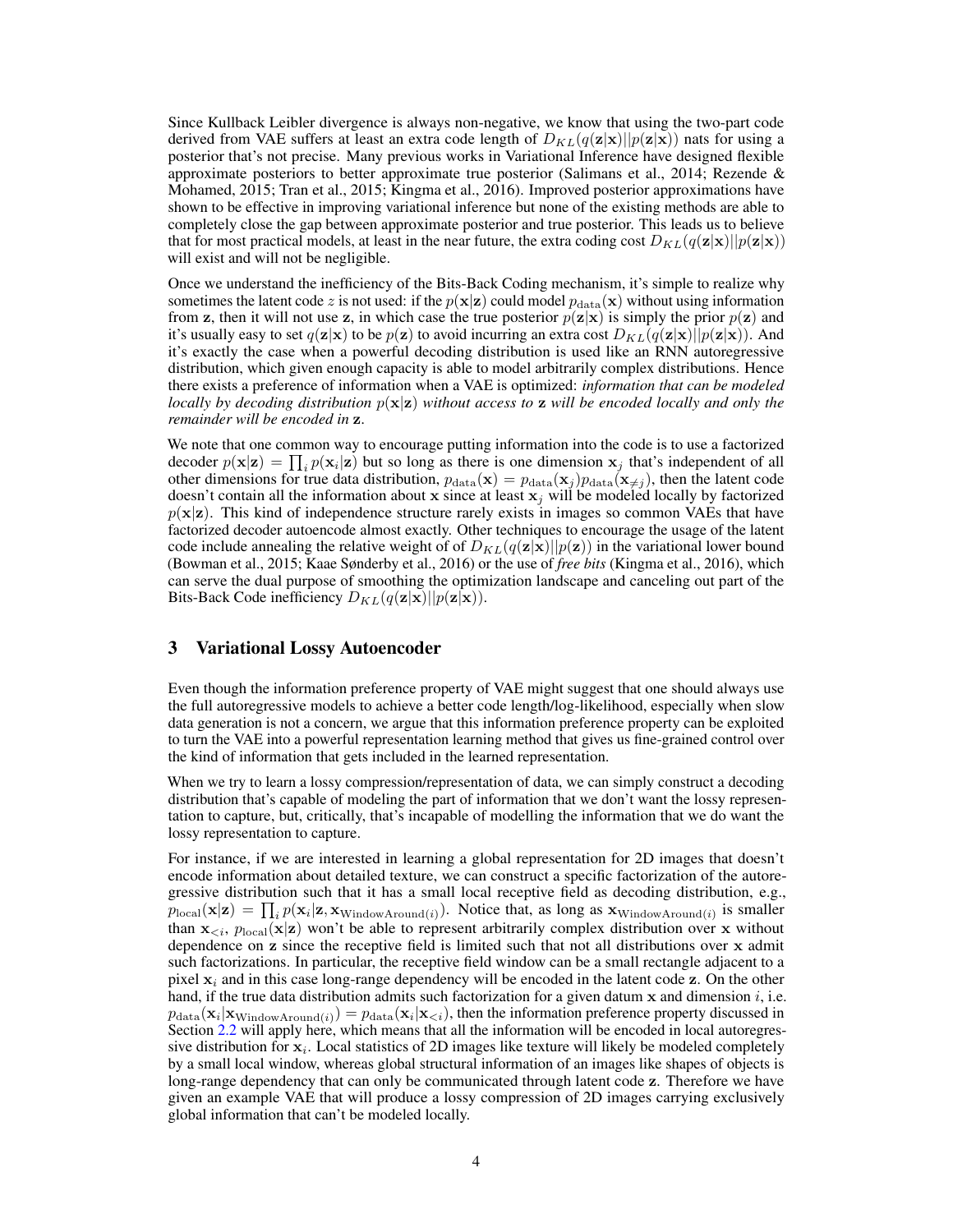Notice that a global representation is only one of many possible lossy representations that we can construct using this information preference property. For instance, the conditional of an autoregressive distribution might depend on a heavily down-sampled receptive field so that it can only model longrange pattern whereas local high-frequency statistics need to be encoded into the latent code. Hence we have demonstrated that we can achieve explicit placement of information by constraining the receptive field/factorization of an autoregressive distribution that's used as decoding distribution.

We want to additionally emphasize the information preference property is an asymptotic view in a sense that it only holds when the variational lowerbound can be optimized well. Thus, we are not proposing an alternative to techniques like *free bits* [Kingma et al.](#page-4-12) [\(2016\)](#page-4-12) or KL annealing, and indeed they are still useful methods to smooth the optimization problem and used in this paper's experiments.

#### Conclusion

We have discussed how to learn a lossy representation in a principled way with VAEs. Due to space constraint, we defer detailed experiments to appendix.

### References

- <span id="page-4-4"></span>Samuel R Bowman, Luke Vilnis, Oriol Vinyals, Andrew M Dai, Rafal Jozefowicz, and Samy Bengio. Generating sentences from a continuous space. *arXiv preprint arXiv:1511.06349*, 2015.
- <span id="page-4-3"></span>Junyoung Chung, Kyle Kastner, Laurent Dinh, Kratarth Goel, Aaron C Courville, and Yoshua Bengio. A recurrent latent variable model for sequential data. In *Advances in neural information processing systems*, pp. 2980–2988, 2015.
- <span id="page-4-2"></span>Otto Fabius and Joost R van Amersfoort. Variational recurrent auto-encoders. *arXiv preprint arXiv:1412.6581*, 2014.
- <span id="page-4-5"></span>Marco Fraccaro, Søren Kaae Sønderby, Ulrich Paquet, and Ole Winther. Sequential neural models with stochastic layers. *arXiv preprint arXiv:1605.07571*, 2016.
- <span id="page-4-10"></span>Karol Gregor, Andriy Mnih, and Daan Wierstra. Deep AutoRegressive Networks. *arXiv preprint arXiv:1310.8499*, 2013.
- <span id="page-4-7"></span>Geoffrey E Hinton and Drew Van Camp. Keeping the neural networks simple by minimizing the description length of the weights. In *Proceedings of the sixth annual conference on Computational learning theory*, pp. 5–13. ACM, 1993.
- <span id="page-4-9"></span>Geoffrey E Hinton and Richard S Zemel. Autoencoders, minimum description length, and Helmholtz free energy. *Advances in neural information processing systems*, pp. 3–3, 1994.
- <span id="page-4-8"></span>Antti Honkela and Harri Valpola. Variational learning and bits-back coding: an information-theoretic view to bayesian learning. *IEEE Transactions on Neural Networks*, 15(4):800–810, 2004.
- <span id="page-4-6"></span>Casper Kaae Sønderby, Tapani Raiko, Lars Maaløe, Søren Kaae Sønderby, and Ole Winther. How to train deep variational autoencoders and probabilistic ladder networks. *arXiv preprint arXiv:1602.02282*, 2016.
- <span id="page-4-1"></span>Diederik P Kingma and Max Welling. Auto-encoding variational Bayes. *Proceedings of the 2nd International Conference on Learning Representations*, 2013.
- <span id="page-4-12"></span>Diederik P Kingma, Tim Salimans, and Max Welling. Improving variational inference with inverse autoregressive flow. *arXiv preprint arXiv:1606.04934*, 2016.
- <span id="page-4-0"></span>Vinod Nair, Josh Susskind, and Geoffrey E Hinton. Analysis-by-synthesis by learning to invert generative black boxes. In *International Conference on Artificial Neural Networks*, pp. 971–981. Springer, 2008.
- <span id="page-4-11"></span>Danilo Rezende and Shakir Mohamed. Variational inference with normalizing flows. In *Proceedings of The 32nd International Conference on Machine Learning*, pp. 1530–1538, 2015.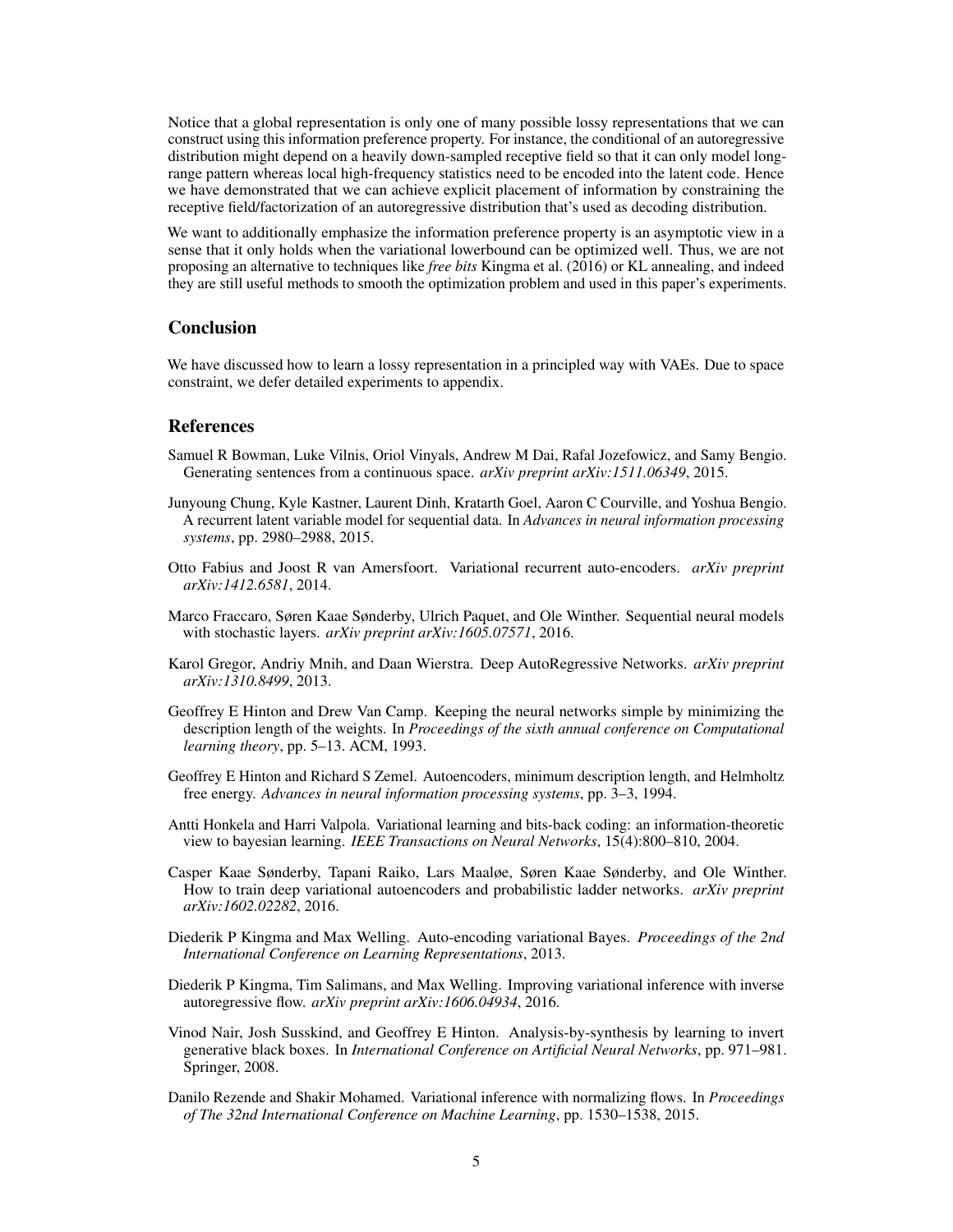- <span id="page-5-5"></span>Danilo J Rezende, Shakir Mohamed, and Daan Wierstra. Stochastic backpropagation and approximate inference in deep generative models. In *Proceedings of the 31st International Conference on Machine Learning (ICML-14)*, pp. 1278–1286, 2014.
- <span id="page-5-6"></span>Tim Salimans, Diederip P. Kingma, and Max Welling. Markov chain Monte Carlo and variational inference: Bridging the gap. *arXiv preprint arXiv:1410.6460*, 2014.
- <span id="page-5-2"></span>Iulian Vlad Serban, Alessandro Sordoni, Ryan Lowe, Laurent Charlin, Joelle Pineau, Aaron Courville, and Yoshua Bengio. A hierarchical latent variable encoder-decoder model for generating dialogues. *arXiv preprint arXiv:1605.06069*, 2016.
- <span id="page-5-7"></span>Dustin Tran, Rajesh Ranganath, and David M Blei. Variational gaussian process. *arXiv preprint arXiv:1511.06499*, 2015.
- <span id="page-5-1"></span>Aaron van den Oord, Nal Kalchbrenner, and Koray Kavukcuoglu. Pixel recurrent neural networks. *arXiv preprint arXiv:1601.06759*, 2016.
- <span id="page-5-3"></span>Weidi Xu and Haoze Sun. Semi-supervised variational autoencoders for sequence classification. *arXiv preprint arXiv:1603.02514*, 2016.
- <span id="page-5-0"></span>Alan Yuille and Daniel Kersten. Vision as bayesian inference: analysis by synthesis? *Trends in cognitive sciences*, 10(7):301–308, 2006.
- <span id="page-5-4"></span>Biao Zhang, Deyi Xiong, and Jinsong Su. Variational neural machine translation. *arXiv preprint arXiv:1605.07869*, 2016.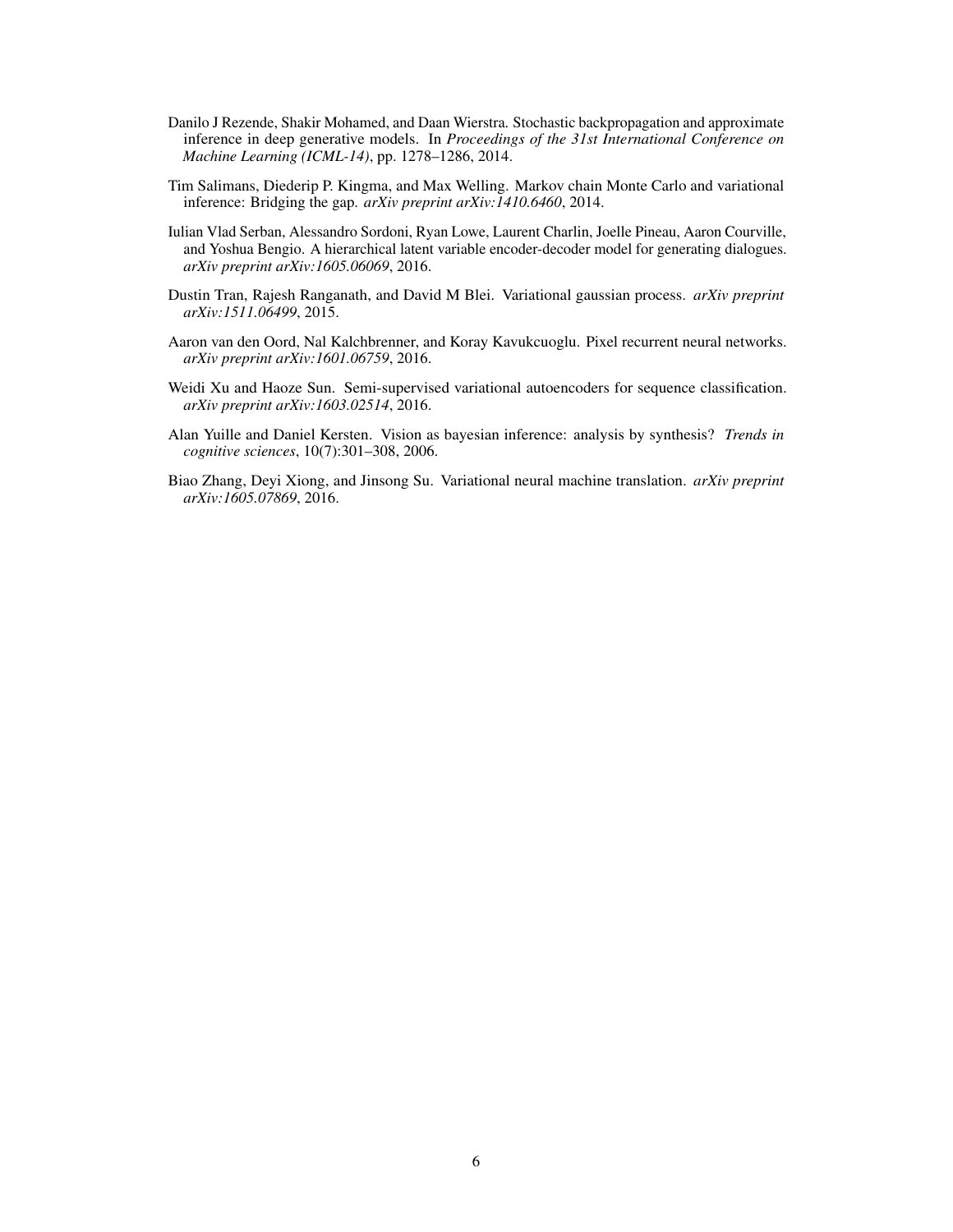### Appendix

#### .1 Learned Prior with Autoregressive Flow

Inefficiency in Bits-Back Coding, i.e., the mismatch between approximate posterior and true posterior, can be exploited to construct a lossy code but it's still important to minimize such inefficiency to improve overall modeling performance/coding efficiency. We propose to parametrize the prior distribution  $p(\mathbf{z}; \theta)$  with an autoregressive model and show that a type of autoregressive latent code can in theory reduce inefficiency in Bits-Back coding.

It is well-known that limited approximate posteriors impede learning and therefore various expressive posterior approximations have been proposed to improve VAE's density estimation performance [\(Turner et al.,](#page-13-0) [2008;](#page-13-0) [Mnih & Gregor,](#page-12-0) [2014;](#page-12-0) [Salimans et al.,](#page-5-6) [2014;](#page-5-6) [Rezende & Mohamed,](#page-4-11) [2015;](#page-4-11) [Kingma et al.,](#page-4-12) [2016\)](#page-4-12). One such class of approximate posteriors that has been shown to attain good empirical performance is based on the idea of Normalizing Flow, which is to apply an invertible mapping to a simple random variable, for example a factorized Gaussian as commonly used for  $q(\mathbf{z}|\mathbf{x})$ , in order to obtain a complicated random variable. For an invertible transformation between a simple distribution y and a more flexible z, we know from the change-of-variable technique that  $\log q(\mathbf{z}|\mathbf{x}) = \log q(\mathbf{y}|\mathbf{x}) - \log \det \frac{d\mathbf{z}}{d\mathbf{y}}$  and using  $q(\mathbf{z}|\mathbf{x})$  as approximate posterior will decrease the coding efficiency gap  $D_{KL}(q(\mathbf{z}|\mathbf{x})||p(\mathbf{z}|\mathbf{x}))$  provided the transformation is sufficiently expressive.

[Kingma et al.](#page-4-12) [\(2016\)](#page-4-12) introduced Inverse Autoregressive Flow, which is a powerful class of such invertible mappings that have simple determinant:  $z_i = \frac{y_i - \mu_i(y_{1:i-1})}{\sigma_i(y_{1:i-1})}$  $\frac{-\mu_i(y_{1:i-1})}{\sigma_i(y_{1:i-1})}$  , where  $\mu_i(.) \in \mathcal{R}, \sigma_i(.) \in \mathcal{R}^+$ are general functions that can be parametrized by expressive neural networks, such as MADE and PixelCNN variants [\(Germain et al.,](#page-11-0) [2015;](#page-11-0) [van den Oord et al.,](#page-5-1) [2016a\)](#page-5-1). Inverse autoregressive flow is the inverse/whitening of autoregressive flow:  $y_i = z_i \sigma_i(y_{1:i-1}) + \mu_i(y_{1:i-1})$ . We refer interested readers to [\(Rezende & Mohamed,](#page-4-11) [2015;](#page-4-11) [Kingma et al.,](#page-4-12) [2016\)](#page-4-12) for in-depth discussions on related topics.

In this paper, we propose to parametrize our learnable prior as an autoregressive flow from some simple noise source like spherical Gaussian. Next, we show that using latent code transformed by autoregressive flow (AF) is equivalent to using inverse autoregressive flow (IAF) approximate posterior, which explains why it can similarly improve Bits-Back Coding efficiency. Moreover, compared with an IAF posterior, an AF prior has a more expressive generative model that essentially "comes for free".

For an autoregressive flow f, some continuous noise source  $\epsilon$  is transformed into latent code z:  $z = f(\epsilon)$ . Assuming the density function for noise source is  $u(\epsilon)$ , we similarly know that  $\log p(z) =$  $\log u(\epsilon) + \log \det \frac{d\epsilon}{d\mathbf{z}}.$ 

Simply re-arranging the variational lowerbound for using AF prior reveals that having an AF latent code z is equivalent to using an IAF posterior for  $\epsilon$  that we can interpret as the new latent code:

$$
\mathcal{L}(\mathbf{x};\theta) = \mathbb{E}_{\mathbf{z} \sim q(\mathbf{z}|\mathbf{x})} [\log p(\mathbf{x}|\mathbf{z}) + \log p(\mathbf{z}) - \log q(\mathbf{z}|\mathbf{x})] \tag{12}
$$

$$
= \mathbb{E}_{\mathbf{z} \sim q(\mathbf{z}|\mathbf{x}), \epsilon = f^{-1}(\mathbf{z})} \left[ \log p(\mathbf{x}|f(\epsilon)) + \log u(\epsilon) + \log \det \frac{d\epsilon}{d\mathbf{z}} - \log q(\mathbf{z}|\mathbf{x}) \right]
$$
(13)

$$
= \mathbb{E}_{\mathbf{z} \sim q(\mathbf{z}|\mathbf{x}), \epsilon = f^{-1}(\mathbf{z})} \left[ \log p(\mathbf{x}|f(\epsilon)) + \log u(\epsilon) - (\log q(\mathbf{z}|\mathbf{x}) - \log \det \frac{d\epsilon}{d\mathbf{z}}) \right]
$$
(14)

AF prior is the same as IAF posterior along the encoder path,  $f^{-1}(q(\mathbf{z}|\mathbf{x}))$ , but differs along the decoder/generator path: IAF posterior has a shorter decoder path  $p(x|z)$  whereas AF prior has a deeper decoder path  $p(x|f(\epsilon))$ . The crucial observation is that AF prior and IAF posterior have the same computation cost under the expectation of  $z \sim q(z|x)$ , so using AF prior makes the model more expressive at no training time cost.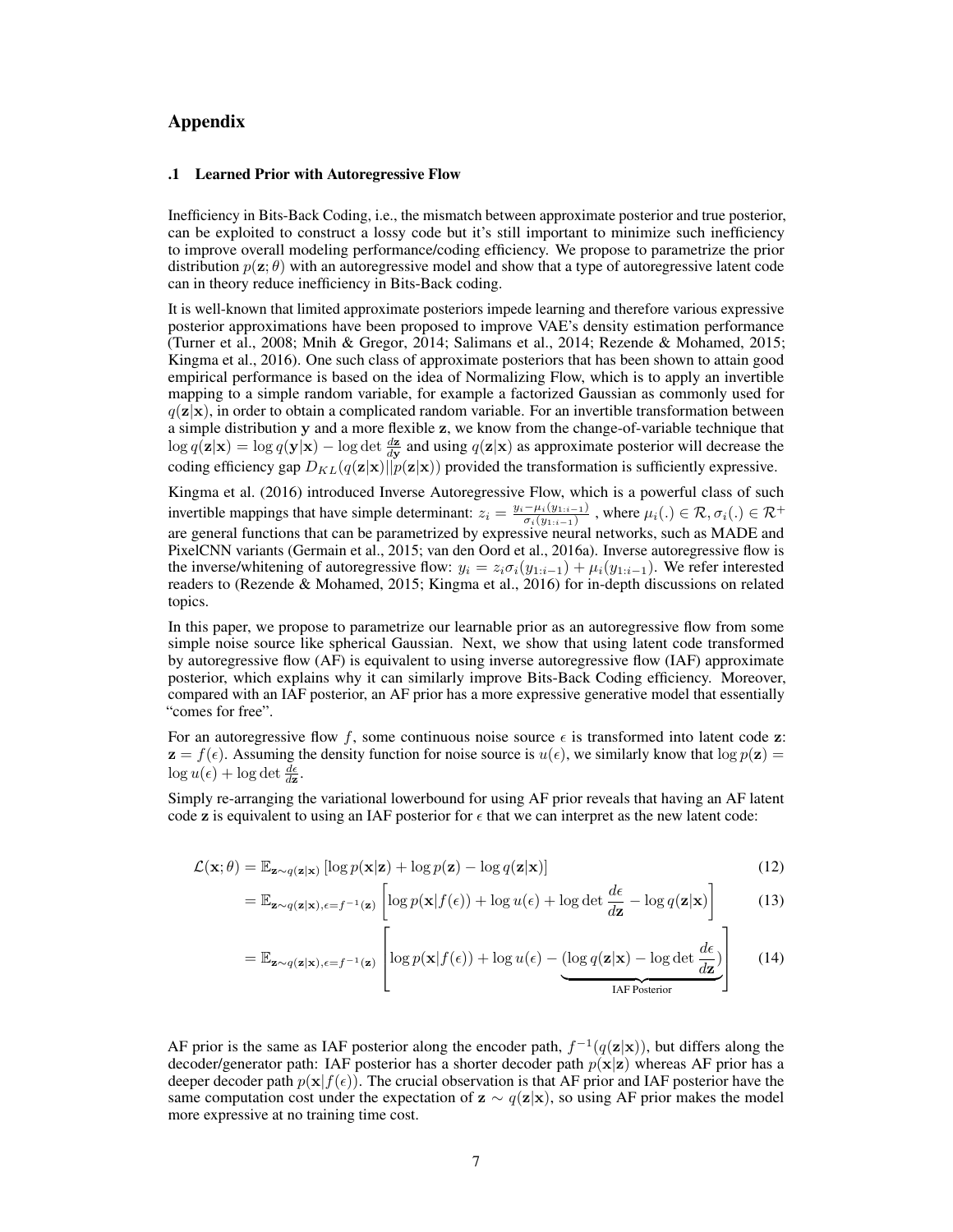# A Experiments

In this paper, we evaluate VLAE on 2D images and leave extensions to other forms of data to future work. For the rest of the section, we define a VLAE model as a VAE that uses AF prior and autoregressive decoder. We choose to implement conditional distribution  $p(x|z)$  with a smallreceptive-field PixelCNN [\(van den Oord et al.,](#page-5-1) [2016a\)](#page-5-1), which has been proved to be a scalable autoregressive model.

For evaluation, we use binary image datasets that are commonly used for density estimation tasks: MNIST [\(LeCun et al.,](#page-12-1) [1998\)](#page-12-1) (both statically binarized <sup>[1](#page-7-0)</sup> and dynamically binarized version [\(Burda](#page-11-1) [et al.,](#page-11-1) [2015a\)](#page-11-1)), OMNIGLOT [\(Lake et al.,](#page-12-2) [2013;](#page-12-2) [Burda et al.,](#page-11-1) [2015a\)](#page-11-1) and Caltech-101 Silhouettes [\(Marlin et al.,](#page-12-3) [2010\)](#page-12-3). All datasets uniformly consist of 28x28 binary images, which allow us to use a unified architecture. For the decoder, we use a variant of PixelCNN that has 6 layers of masked convolution with filter size 3, which means the window of dependency,  $\mathbf{x}_{\text{WindowAround}(i)}$ , is limited to a small local patch. Experimental setup and hyperparameters are detailed in the appendix. Reported marginal NLL is estimated using Importance Sampling with 4096 samples.

We designed experiments to answer the following questions:

- Can VLAE learn lossy codes that encode global statistics?
- Does using AF priors improves upon using IAF posteriors as predicted by theory?
- Does using autoregressive decoding distributions improve density estimation performance?

### A.1 Lossy Compression

First we are interested in whether VLAE can learn a lossy representation/compression of data by using the PixelCNN decoder to model local statistics. We trained VLAE model on Statically Binarized MNIST and the converged model has  $\mathbb{E}[D_{KL}(q(\mathbf{z}|\mathbf{x})||p(\mathbf{z}))] = 13.3$  nats = 19.2 bits, which is the number of bits it uses on average to encode/compress one MNIST image. By comparison, an identical VAE model with factorized decoding distribution will uses on average 37.3 bits in latent code, and this thus indicates that VLAE can learn a lossier compression than a VAE with regular factorized conditional distribution.

<span id="page-7-1"></span>

| 페페기기7  7  이어                  |  |  |  |  |  |  | 40354157                                    |  |
|-------------------------------|--|--|--|--|--|--|---------------------------------------------|--|
| 339911144                     |  |  |  |  |  |  | 3 9 9 2 6 3 5 7                             |  |
| 33998799                      |  |  |  |  |  |  | 132966858                                   |  |
| 33550077                      |  |  |  |  |  |  | $ 1 $ $\geq$ $ 2 $ $\geq$ $ 1 $ $ 3 $ $ 9 $ |  |
| q   q   z   z   q   q   3   3 |  |  |  |  |  |  | 48756255                                    |  |
| 55334455                      |  |  |  |  |  |  | 4168400                                     |  |
| $ y y $ 6 6 0 0 5 5           |  |  |  |  |  |  | 3 7 6 6 6 9 6 6                             |  |
| $ D $ $ D $ $ D $ $ D $ $ D $ |  |  |  |  |  |  | 53196392                                    |  |
|                               |  |  |  |  |  |  |                                             |  |

(a) Original test-set images (left) and "decompressioned" versions from VLAE's lossy code (right)

(b) Samples from VLAE

Figure 1: Statically Binarized MNIST

The next question is whether VLAE's lossy compression encodes global statistics and discards local statistics. In Fig [1a,](#page-7-1) we visualize original images  $x<sub>data</sub>$  and one random "decompression"

<span id="page-7-0"></span><sup>&</sup>lt;sup>1</sup>We use the version provided by Hugo Larochelle.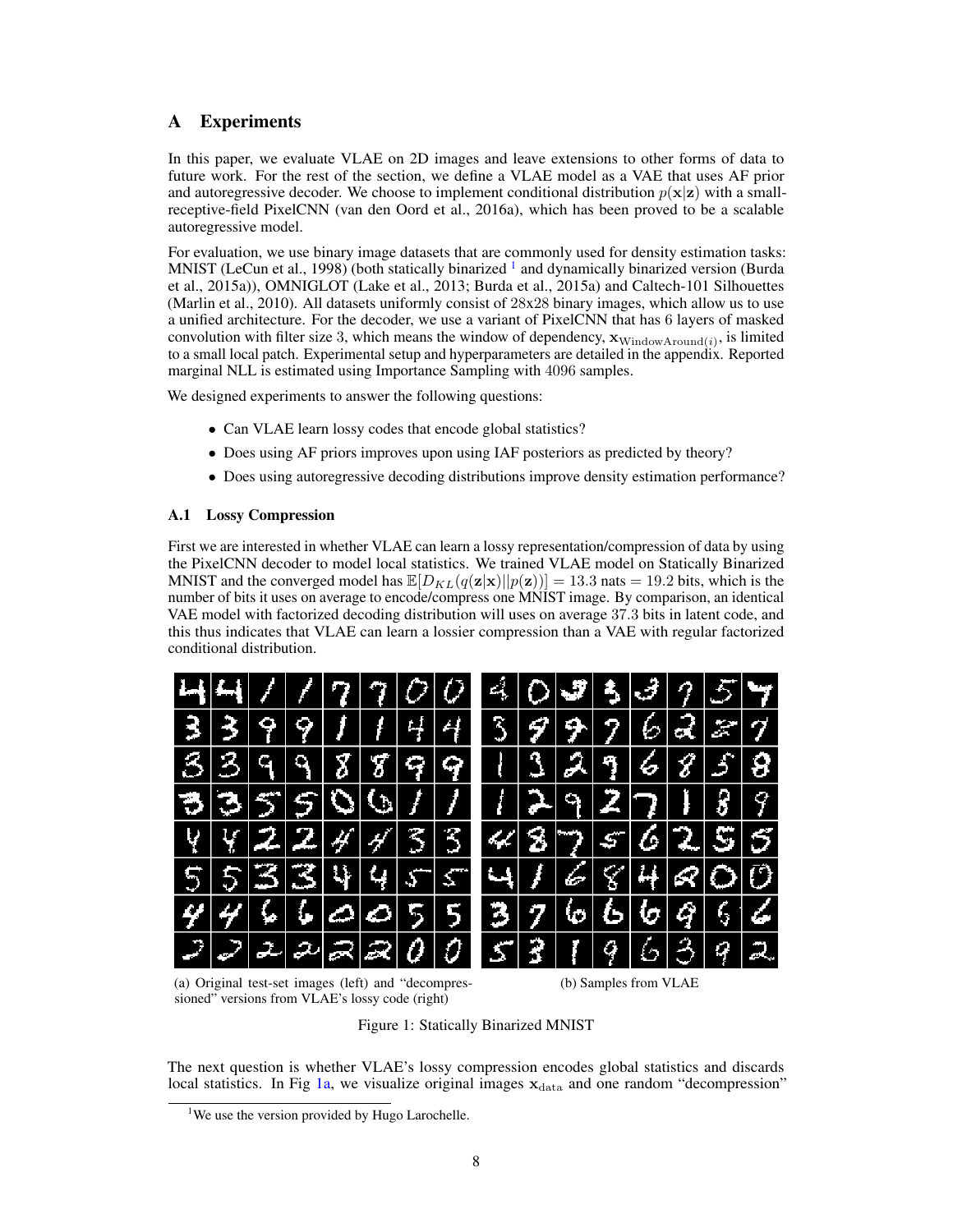$\mathbf{x}_{\text{decompressed}}$  from VLAE:  $\mathbf{z} \sim q(\mathbf{z}|\mathbf{x}_{\text{data}}), \mathbf{x}_{\text{decompressed}} \sim p(\mathbf{x}|\mathbf{z})$ . We observe that none of the decompressions is an exact reconstruction of the original image but instead the global *structure* of the image was encoded in the lossy code z and regenerated. Also worth noting is that local statistics are not preserved but a new set of likely local statistics are generated in the decompressed images: the binary masks are usually different and local styles like stroke width are sometimes slightly different.

However, we remark that the lossy code z doesn't always capture the kind of global information that we care about and it's dependent on the type of constraint we put on the decoder. For instance, in Fig [2a,](#page-8-0) we show decompressions for OMNIGLOT dataset, which has more meaningful variations in small patches than MNIST, and we can observe that semantics are not preserved in some cases. This highlights the need to *specify* the type of statistics we care about in a representation, which will be different across tasks and datasets, and design decoding distribution accordingly.

<span id="page-8-0"></span>

| --             | --                      | λ   | 揯        | ĿŢ             | 虧        | Ō.                 | 畜                  | Ωı      | ৈ⊂  | Ţ.                                  | $G^+$    | сK,        | $\mathcal{S}$ | <u>یک</u>               | $n$ (see       |
|----------------|-------------------------|-----|----------|----------------|----------|--------------------|--------------------|---------|-----|-------------------------------------|----------|------------|---------------|-------------------------|----------------|
| H              | n<br>Ų                  | Đ   | 昀        | Ę              | ម        | Q                  | Ó                  | ≁       | Œ   | ٢                                   | G)       | ļ<br>w.    | Δ.            | $\rightarrow$           | 觑              |
| r              | 2.                      | Ń   |          | Ē              | 澶        | ىمې                | 战                  | O       | صرخ | ą۲                                  | ţ3       | μ.         | V             | C                       | Q.,            |
| ∼              | منهم                    | a   | 毽        | ò              | Đ        | Ŕ,                 | $\circ$            | щ.      |     | Ŧ,<br>ļ                             | 心        | ÏÔ.        | Ĵ.,<br>r,     | ņ.                      | ∉              |
| r off<br>- 1   | وستحدث<br>$\Phi_{\Phi}$ | ∲   | <b>R</b> | ÷              | O.       | m                  | f,<br>$\mathbf{r}$ | Й       |     | Ю                                   | Ņ        | ÷          | <u>र्थ.</u>   | łσ                      | 辶              |
| Ċ              | o                       | ЧĒ  | Ą        | <b>CAS</b>     | 闇        | $\bf \overline{p}$ | Ţ.                 | J.      | Ĥ   | Č)                                  | Ş        | Ţ9         | á.            | $\langle \cdot \rangle$ | $\overline{1}$ |
| с,             | Æ,                      | لى) | ᅯ        | وسا<br>œ,      | ╰<br>. . | S                  | à.<br>--           | 巴       | £F  | $\omega_{\rm i}$<br><b>Property</b> | ÷<br>۱J. | (jr.       | 떤             | T.                      | Ţц.            |
| $\mathfrak{S}$ | 壌                       | Ē   | 这        | $\overline{V}$ |          | g                  | U.                 | ⇔<br>-- | 5٨  | ť.                                  | ۲.       | $\sqrt{2}$ | , ст          | $\mathbf{w}$            | P              |

(a) Original test-set images (left) and "decompressioned" versions from VLAE's lossy code (right)

(b) Samples from VLAE



#### A.2 Density Estimation

<span id="page-8-1"></span>Next we investigate whether leveraging autoregressive models as latent distribution  $p(z)$  and as decoding distribution  $p(x|z)$  would improve density estimation performance.

Table 1: Statically Binarized MNIST

| 1.001                                       |                 |
|---------------------------------------------|-----------------|
| <b>Model</b>                                | <b>NLL</b> Test |
| Normalizing flows (Rezende & Mohamed, 2015) | 85.10           |
| DRAW (Gregor et al., 2015)                  | < 80.97         |
| Discrete VAE (Rolfe, 2016)                  | 80.04           |
| PixelRNN (van den Oord et al., 2016a)       | 79.20           |
| IAF VAE (Kingma et al., 2016)               | 79.88           |
| <b>AF VAE</b>                               | 79.30           |
| VLAE                                        | 79.03           |

To verify whether AF prior is able to improve upon IAF posterior alone, it's desirable to test this model without using autoregressive decoder but instead using the conventional independent Bernoulli distribution for  $p(x|z)$ . Hence we use the best performing model from [Kingma et al.](#page-4-12) [\(2016\)](#page-4-12) on statically binarized MNIST and make the single modification of replacing the original IAF posterior with an equivalent AF prior, removing the context. As seen in Table [1,](#page-8-1) VAE with AF prior is outperforming VAE with an equivalent IAF posterior, indicating that the deeper generative model from AF prior is beneficial. A similar gain carries over when an autoregressive decoder is used: on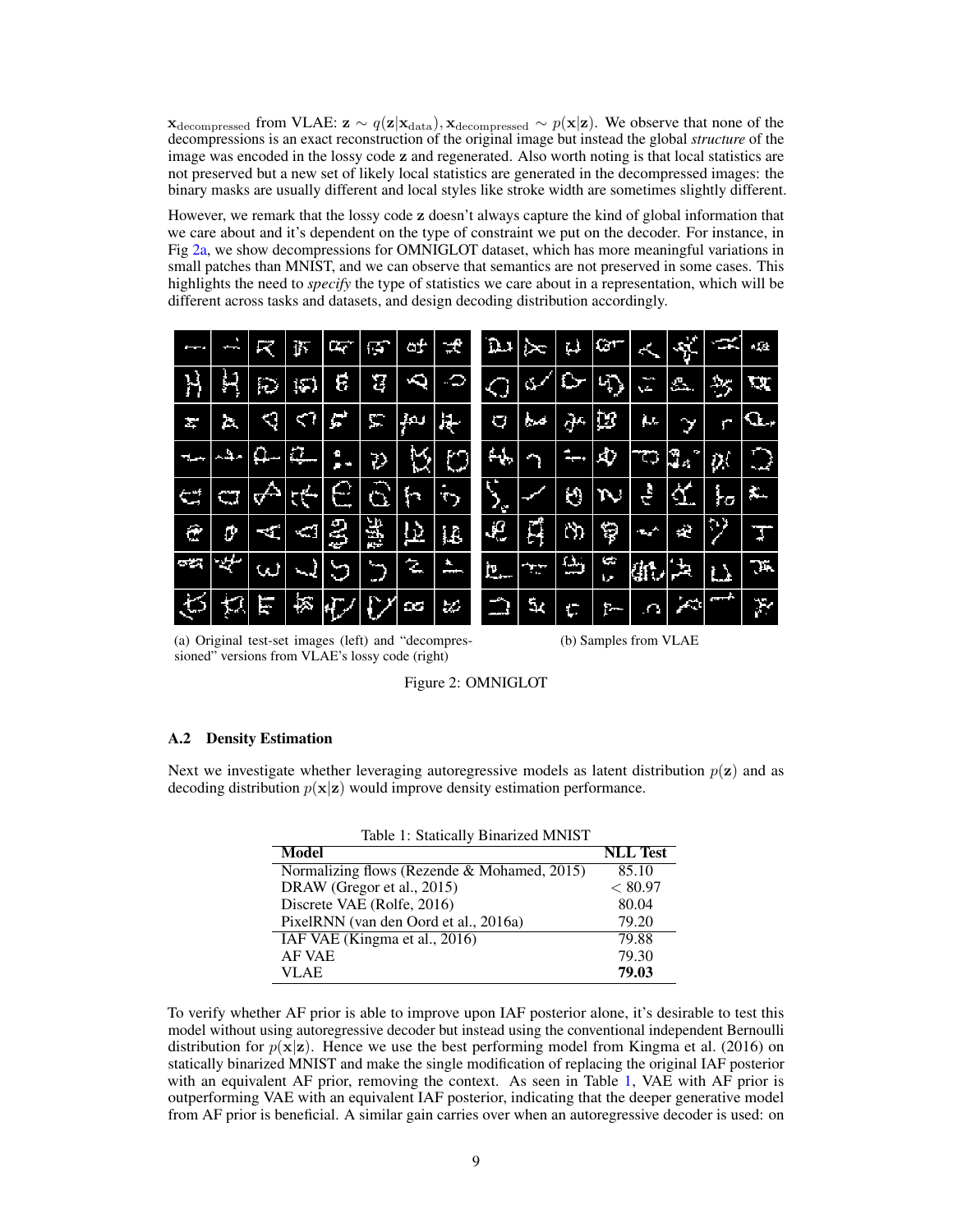statically binarized MNIST, using AF prior instead of IAF posterior reduces train NLL by 0.8 nat and test NLL by 0.6 nat.

Next we evaluate whether using autoregressive decoding distribution can improve performance and we show in Table [1](#page-8-1) that a VLAE model, with AF prior and PixelCNN conditional, is able to outperform a VAE with just AF prior and achieves new state-of-the-art results on statically binarized MNIST.

In addition, we hypothesize that the separation of different types of information, the modeling global structure in latent code and local statistics in PixelCNN, likely has some form of good inductive biases for 2D images. In order to evaluate if VLAE is an expressive density estimator with good inductive biases, we will test a single VLAE model, *with the same network architecture*, on all binary datasets. We choose hyperparameters manually on statically binarized MNIST and use the same hyperparameters to evaluate on dynamically binarized MNIST, OMNIGLOT and Caltech-101 Silhouettes. We also note that better performance can be obtained if we individually tune hyperparameters for each dataset.

<span id="page-9-0"></span>

| Table 2: Dynamically binarized MNIST                         |                 |  |  |  |  |
|--------------------------------------------------------------|-----------------|--|--|--|--|
| <b>Model</b>                                                 | <b>NLL</b> Test |  |  |  |  |
| Convolutional VAE + $\overline{HVI}$ (Salimans et al., 2014) | 81.94           |  |  |  |  |
| DLGM 2hl + IWAE (Burda et al., 2015a)                        | 82.90           |  |  |  |  |
| LVAE (Kaae Sønderby et al., 2016)                            | 81.74           |  |  |  |  |
| DRAW + VGP (Tran et al., 2015)                               | < 79.88         |  |  |  |  |
| IAF VAE (Kingma et al., 2016)                                | 79.10           |  |  |  |  |
| <b>Unconditional Decoder</b>                                 | 87.55           |  |  |  |  |
| VLAE.                                                        | 78.53           |  |  |  |  |

Table 3: OMNIGLOT

<span id="page-9-1"></span>

| <b>Model</b>                           | <b>NLL</b> Test |
|----------------------------------------|-----------------|
| VAE (Burda et al., 2015a)              | 106.31          |
| IWAE (Burda et al., 2015a)             | 103.38          |
| RBM (500 hidden) (Burda et al., 2015b) | 100.46          |
| DRAW (Gregor et al., 2015)             | < 96.50         |
| Conv DRAW (Gregor et al., 2016)        | < 91.00         |
| <b>Unconditional Decoder</b>           | 95.02           |
| VLAE                                   | 90.98           |

Table 4: Caltech-101 Silhouettes

<span id="page-9-2"></span>

| Model                               | <b>NLL</b> Test |
|-------------------------------------|-----------------|
| RWS SBN (Bornschein & Bengio, 2014) | 113.3           |
| RBM (Cho et al., 2011)              | 107.8           |
| NAIS NADE (Du et al., 2015)         | 100.0           |
| Discrete VAE (Rolfe, 2016)          | 97.6            |
| SpARN (Goessling & Amit, 2015)      | 88.48           |
| <b>Unconditional Decoder</b>        | 89.26           |
| VLAE                                | 77.36           |

As seen in Table [2,](#page-9-0)[3,](#page-9-1)[4,](#page-9-2) with the same set of hyperparameters tuned on statically binarized MNIST, VLAE is able to perform well on the rest of datasets, significantly exceeding previous state-of-theart results on dynamically binarized MNIST and Caltech-101 Silhouettes and tying statistically with best previous result on OMNIGLOT. In order to isolate the effect of expressive PixelCNN as decoder, we also report performance of the same PixelCNN trained without VAE part under the name "Unconditional Decoder".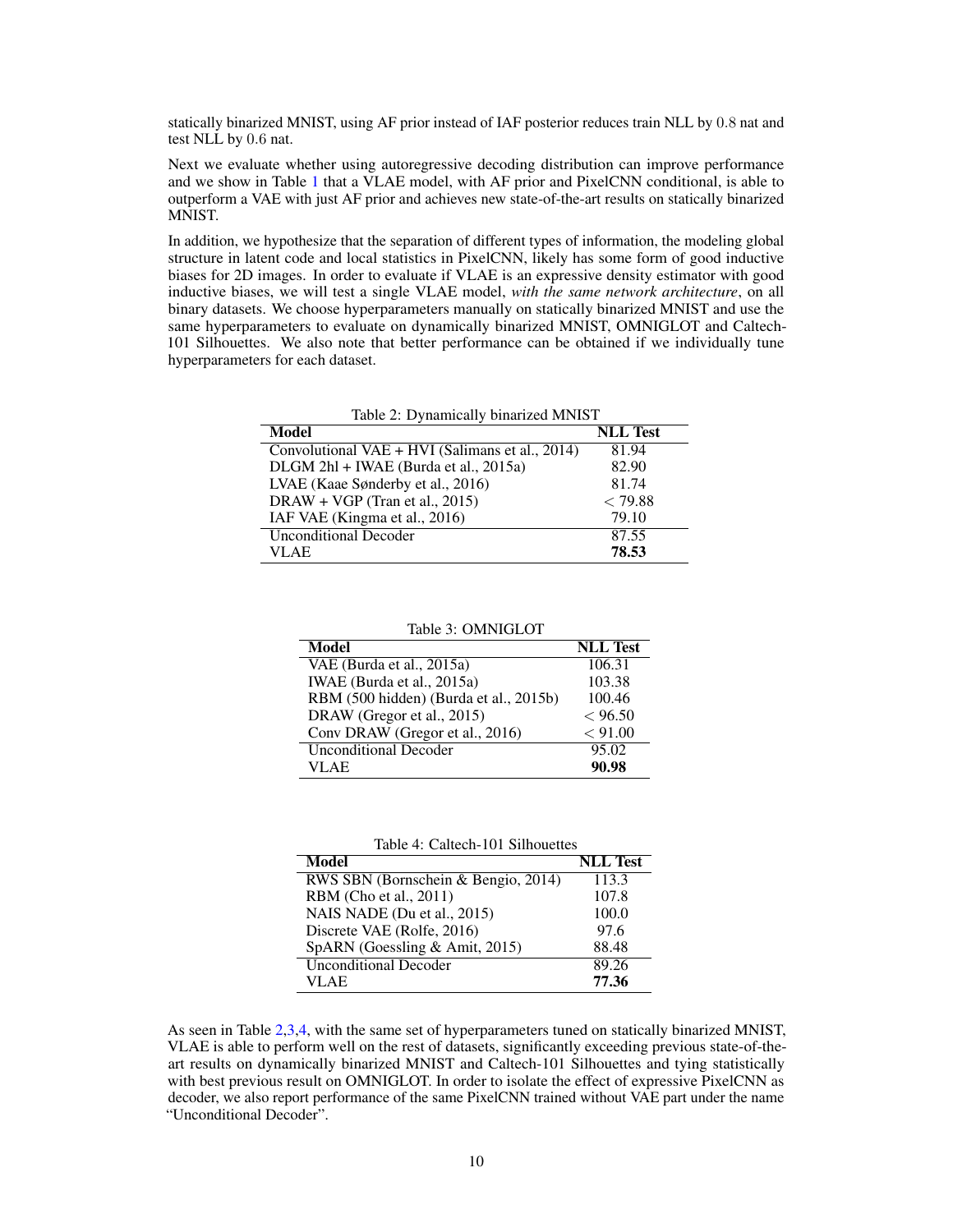## B Related Work

We investigate a fusion between variational autoencoders with continuous latent variables [\(Kingma](#page-4-1) [& Welling,](#page-4-1) [2013;](#page-4-1) [Rezende et al.,](#page-5-5) [2014\)](#page-5-5) and neural autoregressive models. For autoregression, we specifically apply a novel type of architecture where autoregression is realised through a carefully constructed deep convolutional network, introduced in the PixelCNN model for images [\(van den](#page-5-1) [Oord et al.,](#page-5-1) [2016a,](#page-5-1)[b\)](#page-13-1). These family of convolutional autoregressive models was further explored, and extended, for audio in WaveNet [\(Oord et al.,](#page-12-6) [2016\)](#page-12-6), video in Video Pixel Networks [\(Kalchbrenner](#page-12-7) [et al.,](#page-12-7) [2016b\)](#page-12-7) and language in ByteNet [\(Kalchbrenner et al.,](#page-12-8) [2016a\)](#page-12-8).

The combination of latent variables with expressive decoder was previously explored using recurrent networks mainly in the context of language modeling [\(Chung et al.,](#page-4-3) [2015;](#page-4-3) [Bowman et al.,](#page-4-4) [2015;](#page-4-4) [Serban et al.,](#page-5-2) [2016;](#page-5-2) [Fraccaro et al.,](#page-4-5) [2016;](#page-4-5) [Xu & Sun,](#page-5-3) [2016\)](#page-5-3).

Using autoregressive model on latent code was explored in the context of discrete latent variables in DARN [\(Gregor et al.,](#page-4-10) [2013\)](#page-4-10). [Kingma et al.](#page-4-12) [\(2016\)](#page-4-12), [Kaae Sønderby et al.](#page-4-6) [\(2016\)](#page-4-6), [Gregor et al.](#page-12-5) [\(2016\)](#page-12-5) and [Salimans](#page-12-9) [\(2016\)](#page-12-9) explored VAE architecture with an explicitly deep autoregressive prior for continuous latent variables, but the autoregressive data likelihood is intractable in those architectures and needs to inferred variationally. In contrast, we use multiple steps of autoregressive flows that has exact likelihood and analyze the effect of using expressive latent code.

Optimization challenges for using (all levels of) continuous latent code were discussed before and practical solutions were proposed [\(Bowman et al.,](#page-4-4) [2015;](#page-4-4) [Kaae Sønderby et al.,](#page-4-6) [2016;](#page-4-6) [Kingma et al.,](#page-4-12) [2016\)](#page-4-12). In this paper, we present a complementary perspective on when/how should the latent code be used by appealing to a Bits-Back interpretation of VAE.

Learning a lossy compressor with latent variable model has been investigated with ConvDRAW [\(Gre](#page-12-5)[gor et al.,](#page-12-5) [2016\)](#page-12-5). It learns a hierarchy of latent variables and just using high-level latent variables will result in a lossy compression that performs similarly to JPEG. Our model similarly learns a lossy compressor but it uses an autoregressive model to explicitly control what kind of information should be lost in compression.

# C Conclusion

In this paper, we analyze the condition under which the latent code in VAE should be used, i.e. when does VAE autoencode, and use this observation to design a VAE model that's a lossy compressor of observed data. At modeling level, we propose two complementary improvements to VAE that are shown to have good empirical performance.

VLAE has the appealing properties of controllable representation learning and improved density estimation performance but these properties come at a cost: compared with VAE models that have simple prior and decoder, VLAE is slower at generation due to the sequential nature of autoregressive model. In addition, we also tried our method on CIFAR-10 dataset, but so far we only got 3.09 bits per dim, which is not as good as PixelRNN's 3.00 bits per dim. We believe that by improving the VAE training procedure, the gap could be closed.

Moving forward, we believe it's exciting to extend this principle of learning lossy codes to other forms of data, in particular those that have a temporal aspect like audio and video. Another promising direction is to design representations that contain only information for downstream tasks and utilize those representations to improve semi-supervised learning.

# D Detailed experiment setup

For VAE's encoder and decoder, we use the same ResNet [\(He et al.,](#page-12-10) [2015\)](#page-12-10) VAE architecture as the one used in IAF MNIST experiment [\(Kingma et al.,](#page-4-12) [2016\)](#page-4-12). The only difference is that the decoder network now, instead of outputing a 28x28x1 spatial feature map to specify the mean of a factorized bernoulli distribution, outputs a 28x28x4 spatial feature map that's concatenated with the original binary image channel-wise, forming a 28x28x5 feature map that's then fed through a typical masked PixelCNN [\(van den Oord et al.,](#page-5-1) [2016a\)](#page-5-1). As such even though the PixelCNN conditions on the latent code, we don't call it a Conditional PixelCNN because it doesn't use the specific architecture that was proposed in [van den Oord et al.](#page-13-1) [\(2016b\)](#page-13-1). For the PixelCNN, it has 6 masked convolution layers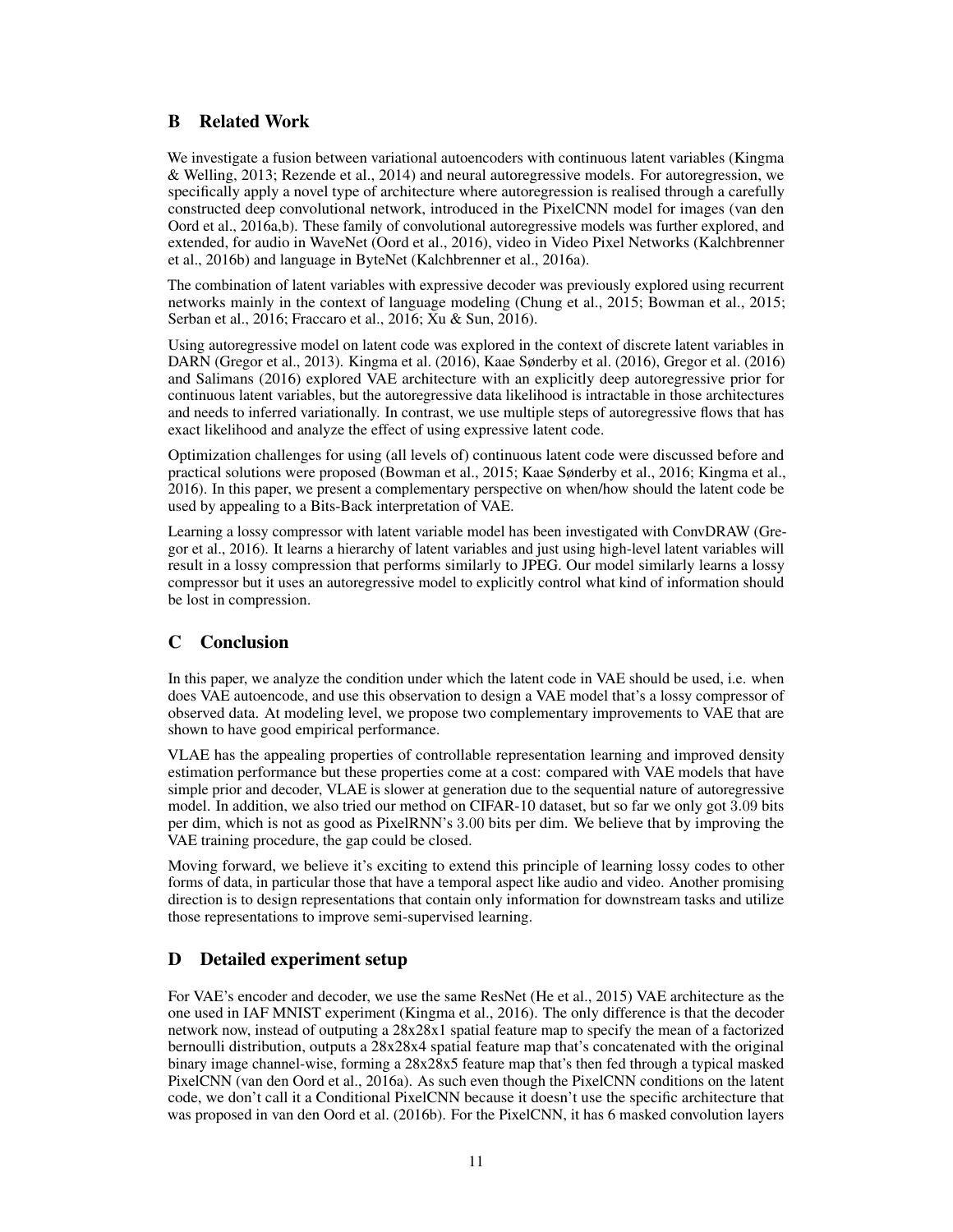with 12 3x3 filters organized in ResNet blocks, and it has 4 additional 1x1 convolution ResNet block between every other masked convolution layer to increase processing capacity since it employs fewer masked convolutions than usual. All the masked convolution layer have their weights tied to reduce overfitting on statically binarized MNIST, and untying the weights will increase performance for other datasets. Exponential Linear Units [\(Clevert et al.,](#page-11-8) [2015\)](#page-11-8) are used as activation functions in both VAE network and PixelCNN network.

A latent code of dimension 64 was used. For AF prior, it's implemented with MADE [\(Germain](#page-11-0) [et al.,](#page-11-0) [2015\)](#page-11-0) as detailed in [Kingma et al.](#page-4-12) [\(2016\)](#page-4-12). We used 4 steps of autoregressive flow and each flow is implemented by a 3-layer MADE that has 640 hidden units and uses Relu [\(Nair & Hinton,](#page-12-11) [2010\)](#page-12-11) as activation functions. Differing from the practice of [Kingma et al.](#page-4-12) [\(2016\)](#page-4-12), we use mean-only autoregressive flow, which we found to be more numerically stable.

In terms of training, Adamax [\(Kingma & Ba,](#page-12-12) [2014\)](#page-12-12) was used with a learning rate of 0.002. 0.01 nats/data-dim free bits [\(Kingma et al.,](#page-4-12) [2016\)](#page-4-12) was found to be effective in dealing with the problem of all the latent code being ignored early in training. Polyak averaging [\(Polyak & Juditsky,](#page-12-13) [1992\)](#page-12-13) was used to compute the final parameters, with  $\alpha = 0.998$ .

All experiments are implemented using TensorFlow [\(Abadi et al.,](#page-11-9) [2016\)](#page-11-9).

### References

<span id="page-11-9"></span>Martın Abadi, Ashish Agarwal, Paul Barham, Eugene Brevdo, Zhifeng Chen, Craig Citro, Greg S Corrado, Andy Davis, Jeffrey Dean, Matthieu Devin, et al. Tensorflow: Large-scale machine learning on heterogeneous distributed systems. *arXiv preprint arXiv:1603.04467*, 2016.

<span id="page-11-4"></span>Jörg Bornschein and Yoshua Bengio. Reweighted wake-sleep. *arXiv preprint arXiv:1406.2751*, 2014.

- Samuel R Bowman, Luke Vilnis, Oriol Vinyals, Andrew M Dai, Rafal Jozefowicz, and Samy Bengio. Generating sentences from a continuous space. *arXiv preprint arXiv:1511.06349*, 2015.
- <span id="page-11-1"></span>Yuri Burda, Roger Grosse, and Ruslan Salakhutdinov. Importance weighted autoencoders. *arXiv preprint arXiv:1509.00519*, 2015a.
- <span id="page-11-3"></span>Yuri Burda, Roger B Grosse, and Ruslan Salakhutdinov. Accurate and conservative estimates of mrf log-likelihood using reverse annealing. In *AISTATS*, 2015b.
- <span id="page-11-5"></span>KyungHyun Cho, Tapani Raiko, and Alexander T Ihler. Enhanced gradient and adaptive learning rate for training restricted boltzmann machines. In *Proceedings of the 28th International Conference on Machine Learning (ICML-11)*, pp. 105–112, 2011.
- Junyoung Chung, Kyle Kastner, Laurent Dinh, Kratarth Goel, Aaron C Courville, and Yoshua Bengio. A recurrent latent variable model for sequential data. In *Advances in neural information processing systems*, pp. 2980–2988, 2015.
- <span id="page-11-8"></span>Djork-Arné Clevert, Thomas Unterthiner, and Sepp Hochreiter. Fast and accurate deep network learning by Exponential Linear Units (ELUs). *arXiv preprint arXiv:1511.07289*, 2015.
- <span id="page-11-6"></span>Chao Du, Jun Zhu, and Bo Zhang. Learning deep generative models with doubly stochastic mcmc. *arXiv preprint arXiv:1506.04557*, 2015.
- Marco Fraccaro, Søren Kaae Sønderby, Ulrich Paquet, and Ole Winther. Sequential neural models with stochastic layers. *arXiv preprint arXiv:1605.07571*, 2016.
- <span id="page-11-0"></span>Mathieu Germain, Karol Gregor, Iain Murray, and Hugo Larochelle. Made: Masked autoencoder for distribution estimation. *arXiv preprint arXiv:1502.03509*, 2015.
- <span id="page-11-7"></span>Marc Goessling and Yali Amit. Sparse autoregressive networks. *arXiv preprint arXiv:1511.04776*, 2015.
- Karol Gregor, Andriy Mnih, and Daan Wierstra. Deep AutoRegressive Networks. *arXiv preprint arXiv:1310.8499*, 2013.
- <span id="page-11-2"></span>Karol Gregor, Ivo Danihelka, Alex Graves, and Daan Wierstra. DRAW: A recurrent neural network for image generation. *arXiv preprint arXiv:1502.04623*, 2015.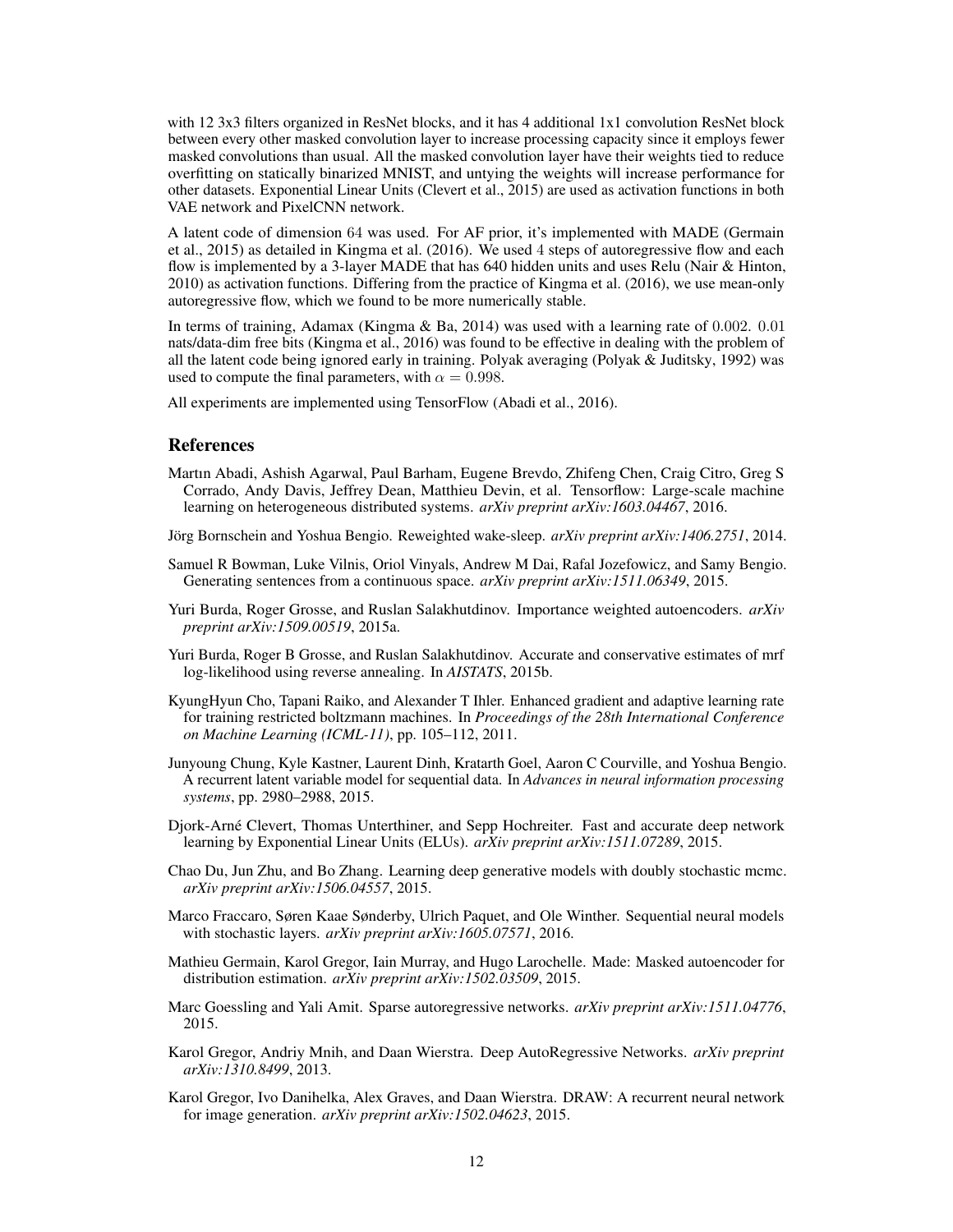- <span id="page-12-5"></span>Karol Gregor, Frederic Besse, Danilo Jimenez Rezende, Ivo Danihelka, and Daan Wierstra. Towards conceptual compression. *arXiv preprint arXiv:1604.08772*, 2016.
- <span id="page-12-10"></span>Kaiming He, Xiangyu Zhang, Shaoqing Ren, and Jian Sun. Deep residual learning for image recognition. *arXiv preprint arXiv:1512.03385*, 2015.
- Casper Kaae Sønderby, Tapani Raiko, Lars Maaløe, Søren Kaae Sønderby, and Ole Winther. How to train deep variational autoencoders and probabilistic ladder networks. *arXiv preprint arXiv:1602.02282*, 2016.
- <span id="page-12-8"></span>Nal Kalchbrenner, Lasse Espheholt, Karen Simonyan, Aaron van den Oord, Alex Graves, and Koray Kavukcuoglu. eural machine translation in linear time. *arXiv preprint arXiv:1610.00527*, 2016a.
- <span id="page-12-7"></span>Nal Kalchbrenner, Aaron van den Oord, Karen Simonyan, Ivo Danihelka, Oriol Vinyals, Alex Graves, and Koray Kavukcuoglu. Video pixel networks. *arXiv preprint arXiv:1610.00527*, 2016b.
- <span id="page-12-12"></span>Diederik Kingma and Jimmy Ba. Adam: A method for stochastic optimization. *arXiv preprint arXiv:1412.6980*, 2014.
- Diederik P Kingma and Max Welling. Auto-encoding variational Bayes. *Proceedings of the 2nd International Conference on Learning Representations*, 2013.
- Diederik P Kingma, Tim Salimans, and Max Welling. Improving variational inference with inverse autoregressive flow. *arXiv preprint arXiv:1606.04934*, 2016.
- <span id="page-12-2"></span>Brenden M Lake, Ruslan R Salakhutdinov, and Josh Tenenbaum. One-shot learning by inverting a compositional causal process. In *Advances in neural information processing systems*, pp. 2526– 2534, 2013.
- <span id="page-12-1"></span>Yann LeCun, Léon Bottou, Yoshua Bengio, and Patrick Haffner. Gradient-based learning applied to document recognition. *Proceedings of the IEEE*, 86(11):2278–2324, 1998.
- <span id="page-12-3"></span>Benjamin M Marlin, Kevin Swersky, Bo Chen, and Nando de Freitas. Inductive principles for restricted boltzmann machine learning. In *AISTATS*, pp. 509–516, 2010.
- <span id="page-12-0"></span>Andriy Mnih and Karol Gregor. Neural variational inference and learning in belief networks. *arXiv preprint arXiv:1402.0030*, 2014.
- <span id="page-12-11"></span>Vinod Nair and Geoffrey E Hinton. Rectified linear units improve restricted boltzmann machines. In *Proceedings of the 27th International Conference on Machine Learning (ICML-10)*, pp. 807–814, 2010.
- <span id="page-12-6"></span>Aaron van den Oord, Sander Dieleman, Heiga Zen, Karen Simonyan, Oriol Vinyals, Alex Graves, Nal Kalchbrenner, Andrew Senior, and Koray Kavukcuoglu. Wavenet: A generative model for raw audio. *arXiv preprint arXiv:1609.03499*, 2016.
- <span id="page-12-13"></span>Boris T Polyak and Anatoli B Juditsky. Acceleration of stochastic approximation by averaging. *SIAM Journal on Control and Optimization*, 30(4):838–855, 1992.
- Danilo Rezende and Shakir Mohamed. Variational inference with normalizing flows. In *Proceedings of The 32nd International Conference on Machine Learning*, pp. 1530–1538, 2015.
- Danilo J Rezende, Shakir Mohamed, and Daan Wierstra. Stochastic backpropagation and approximate inference in deep generative models. In *Proceedings of the 31st International Conference on Machine Learning (ICML-14)*, pp. 1278–1286, 2014.
- <span id="page-12-4"></span>Jason Tyler Rolfe. Discrete variational autoencoders. *arXiv preprint arXiv:1609.02200*, 2016.
- <span id="page-12-9"></span>Tim Salimans. A structured variational auto-encoder for learning deep hierarchies of sparse features. *arXiv preprint arXiv:1602.08734*, 2016.
- Tim Salimans, Diederip P. Kingma, and Max Welling. Markov chain Monte Carlo and variational inference: Bridging the gap. *arXiv preprint arXiv:1410.6460*, 2014.